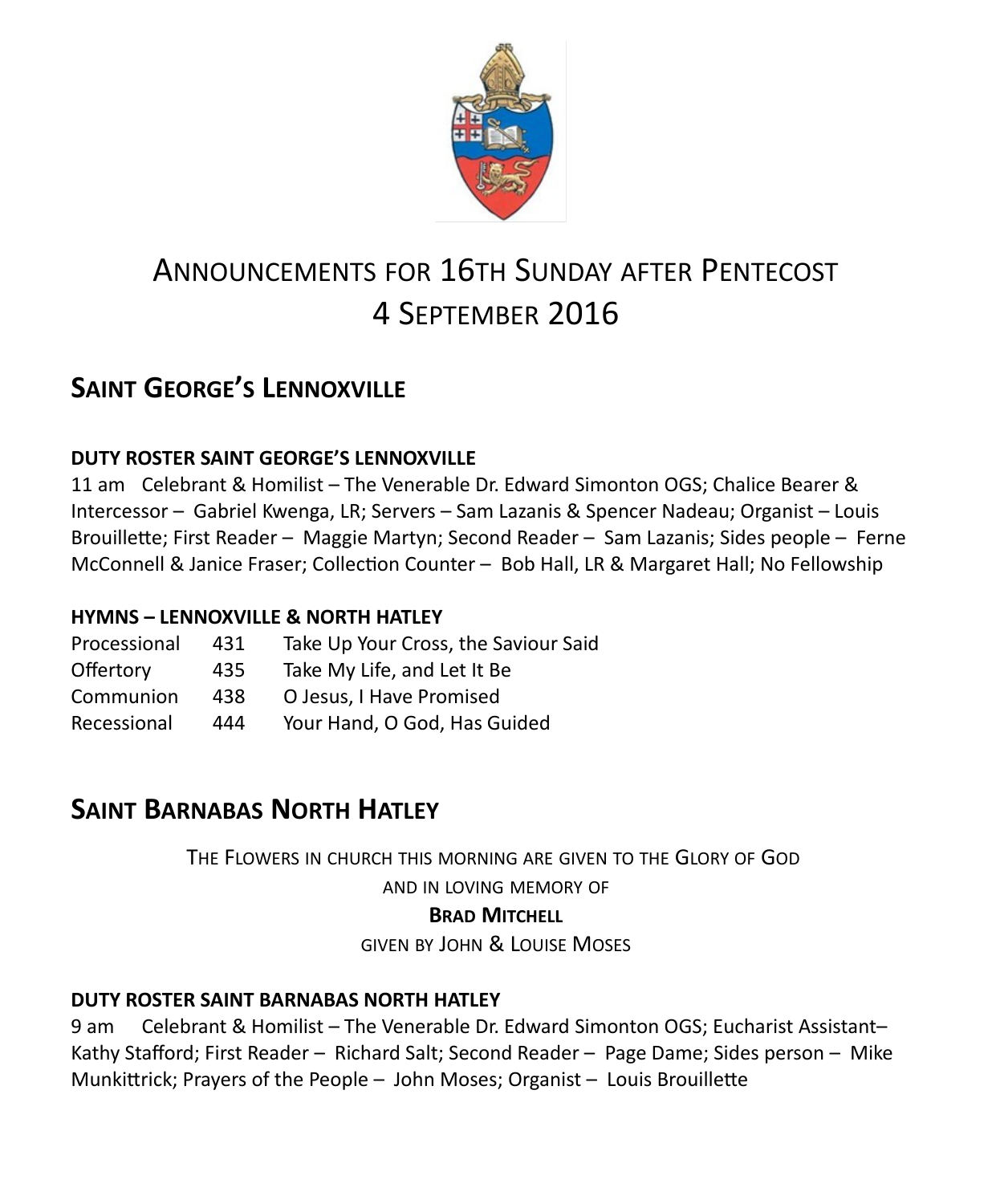# ON THIS WEEK

### **SUNDAY SCHOOL – LENNOXVILLE**

Sunday School will start back on September  $18<sup>th</sup>$  and run every other week on the  $1<sup>st</sup>$  and 3<sup>rd</sup> Sundays and 5<sup>th</sup> if Deanery service is held at St George's.

### **LENNOXVILLE QUILTERS ANNUAL QUILT SHOW & SALE – LENNOXVILLE**

At St. George's Anglican Church (84 Queen Street, Lennoxville) Friday, September 9 from 10 am – 5 pm Saturday, September 10 from 10 am – 4 pm Admission \$5.00. Refreshments (muffins, cookies, coffee, tea, juice) provided by St. George's Evening ACW and Parish Guild. Hope to see you all there!

### **CORPORATION – LENNOXVILLE**

Will meet on Wednesday, September 7 at 1 pm in the Choir Room.

### **ST. FRANCIS MANOR – LENNOXVILLE**

There will be an Eucharist service at the St. Francis Manor, Friday, September 9 at 10 am. All welcome.

### SERVICES THIS WEEK

| <b>TODAY</b>       | 9 AM      | <b>HOLY EUCHARIST</b>      | <b>NORTH HATLEY</b> |
|--------------------|-----------|----------------------------|---------------------|
|                    | $9:15$ AM | <b>MORNING PRAYER</b>      | <b>MAGOG</b>        |
|                    | 11 AM     | <b>HOLY EUCHARIST</b>      | LENNOXVILLE         |
|                    | 2 PM      | <b>HOLY EUCHARIST</b>      | <b>HATLEY</b>       |
| <b>NEXT SUNDAY</b> | 9 AM      | <b>MORNING PRAYER</b>      | <b>NORTH HATLEY</b> |
|                    | 9 AM      | <b>MORNING PRAYER</b>      | AYER'S CLIFF        |
|                    | $9:15$ AM | <b>HOLY EUCHARIST</b>      | <b>MAGOG</b>        |
|                    | 11 AM     | <b>SERVICE OF THE WORD</b> | LENNOXVILLE         |
|                    | 11 AM     | <b>MORNING PRAYER</b>      | <b>COATICOOK</b>    |

### DEANERY MEETINGS AT ST GEORGE'S LENNOXVILLE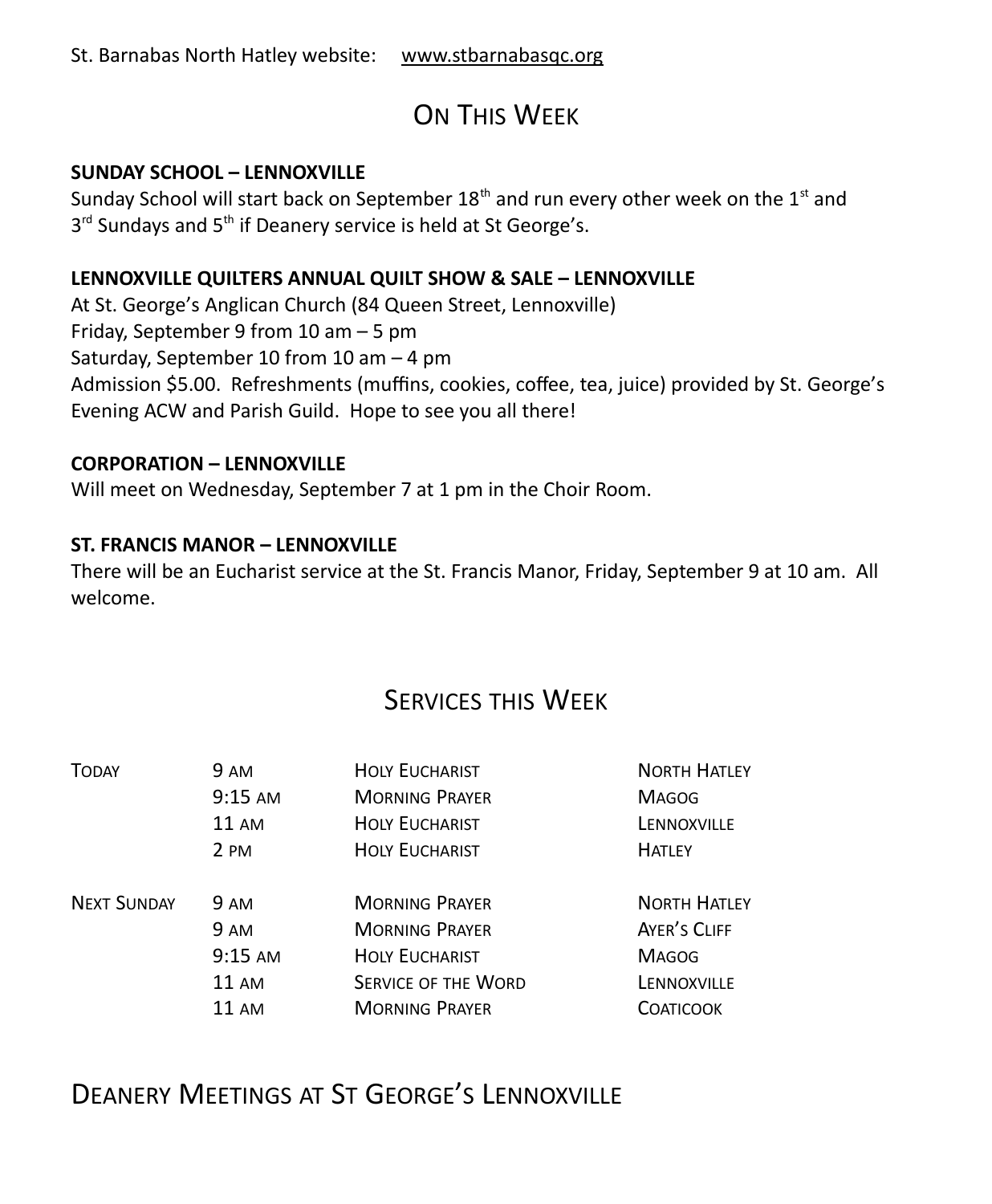### UPCOMING EVENTS

### **GRACE VILLAGE – HUNTINGVILLE**

There will be an Eucharist service at the Grace Village, Friday, September 16 at 10 am. All welcome.

### **EVENING ACW – LENNOXVILLE**

Will meet on Wednesday, September 14 at 7 pm in the Choir Room.

### **HARVEST SUPPER – COMPTON**

**St. Barnabas Church - Milby** will hold a Harvest Supper on Saturday September 17, 2016 at 5 pm at Ives Hill Community Hall, 370 Ch Ives Hill, Compton.

Cost: \$13 for Adults, \$6 for children 12 and under

Menu: ham, scalloped potatoes, squash, baked beans, salads home made rolls & dessert Info: 819-837-2261

### **SOUP LUNCH – LENNOXVILLE**

Third Thursday Lunch on September 15, 11:30 am – 1:00 pm at St George's Church, Lennoxville The monthly soup lunch will be starting again in September with a menu of three delicious soups, rolls and cheese, delectable dessert, tea, coffee and juice. We would appreciate some assistance to serve the food and clean-up. If you would like to help, please contact Ruth Sheeran at 819 566-4937. (It is a lot of fun so join us in the kitchen!)

### **EVENSONG SERVICE – LENNOXVILLE**

There will be an Evensong Service on Sunday, September 25 at 4 pm at St. George's, Lennoxville.

### **BASEMENT CLEAN-UP – LENNOXVILLE**

The items in the basement of St. George's Lennoxville will be sorted and cleaned up in September. Groups with items stored in the basement (ACW, Parish Guild, Sunday School, Corporation) are asked to sort through their items and clearly mark what is to be kept and what is to be thrown out. A dumpster will be available from September 23 until October 3 for garbage.

# CHURCH CALENDAR

MONDAY **FERIA**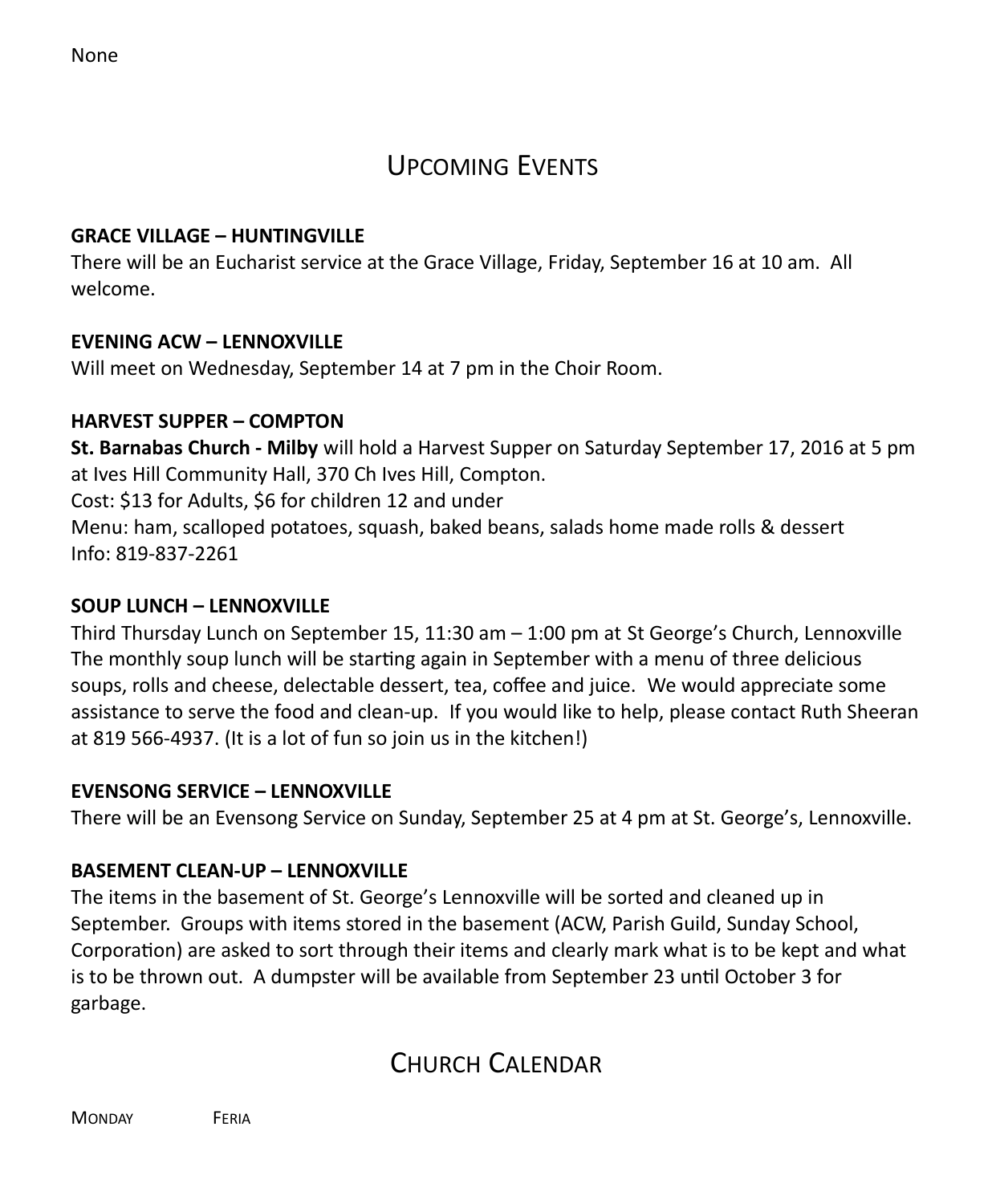TUESDAY FERIA WEDNESDAY FERIA THURSDAYTHE NATIVITY OF THE BLESSED VIRGIN MARY FRIDAY FERIA SATURDAY EDMUND JAMES PECK, MISSIONARY TO THE INUIT, 1924 SUNDAY 17<sup>TH</sup> SUNDAY AFTER PENTECOST

PLEASE SEND ANY ANNOUNCEMENTS FOR NEXT SUNDAY'S BULLETIN TO THE SECRETARY BY WEDNESDAY EVENING AT: SANDRA.GALLICHON@UBISHOPS.CA OR CALL 819 566 1847.

DEANERY MINISTRY COMMITTEE (DMC) The Archdeacon; Rural Dean, Ruth Sheeran 566-4937; & John Rasmussen 842-4158

> NEW MODEL MINISTRY TEAM The Venerable Dr Edward Simonton OGS - 679 9957 The Rev'd Canon Fred Richardson - 569 5277

SOUTH-EAST DEANERY LAY READERS Beverly Dame, Deanery Lay Reader - 842 1521 Page Dame, Deanery Lay Reader & Pastoral Visitor - 842 1521 Joan Drinkwater, Deanery Lay Reader & Pastoral Visitor - 842 2640 Lorna Gordon, Deanery Lay Reader & Pastoral Visitor - 569 6986 Gabriel Kwenga, Deanery Lay Reader & Pastoral Visitor - 342 3223

SOUTH- EAST PARISH CONTACTS

ST BARNABAS, NORTH HATLEY – Jennifer Madill, Secretary – 842 2792 ST GEORGE'S, AYER'S CLIFF – Greta Nish, Warden - 838 5329 ST STEPHEN'S COATICOOK - Lauraine Denis, Warden – 849 7196 ST JAMES, HATLEY - Charlene Johann, Warden – 838 5473 ST GEORGE'S, LENNOXVILLE - Sandra Gallichon, Secretary - 566 1847 ST BARNABAS, MILBY - Esther Barnett, Vestry Clerk - 837 2261 ST LUKE'S, MAGOG - Linda Comeau, Vestry Clerk - 843 9418

For Further Information about Contacts or Service Times Please visit the Deanery Website: **WWW.DEANERYOFSTFRANCIS.COM**